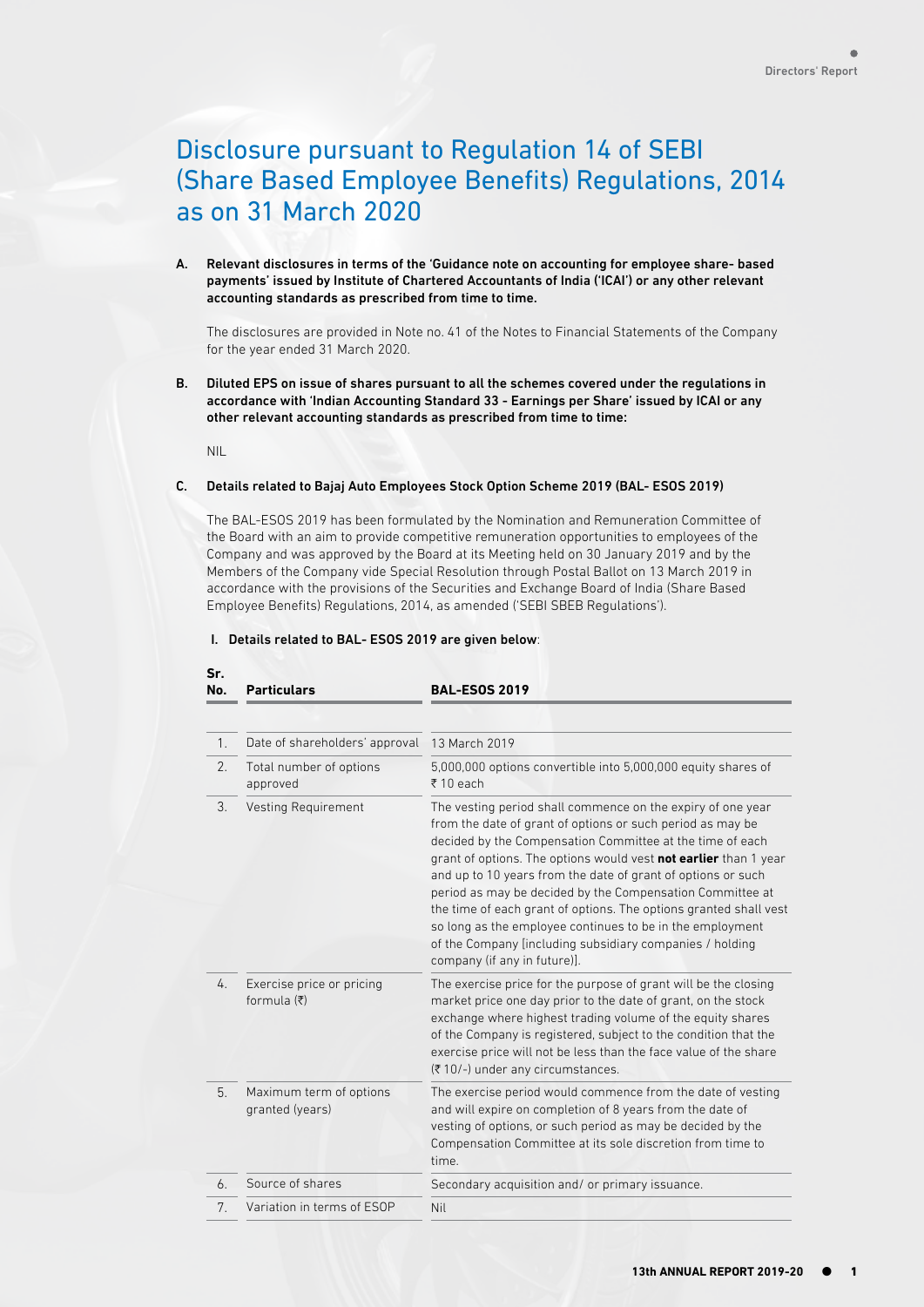#### II. Method used to account for ESOS - Fair Value Method

III. Where the company opts for expensing of the options using the intrinsic value of the options, difference between the employee compensation cost so computed and the employee compensation cost that shall have been recognized if it had used fair value of the options & the impact of this difference on profits and on EPS of the Company.

Not Applicable as fair value has been accounted

#### IV. Details of Options (Option Movement during the year):

| Sr. No.      | <b>Particulars</b>                                                                               | <b>Details</b> |
|--------------|--------------------------------------------------------------------------------------------------|----------------|
| i.           | Number of options outstanding at the beginning of the period                                     |                |
| ii.          | Number of options granted during the year                                                        | 287,636        |
| iii.         | Number of options cancelled during the year                                                      | 6,837          |
| iv           | Number of options forfeited/lapsed during the year                                               |                |
| V.           | Number of options vested during the year                                                         |                |
| vi.          | Number of options exercised during the year                                                      |                |
| vii          | Number of shares arising as a result of exercise of options                                      |                |
| viii         | Money realized by exercise of options (INR), if scheme is implemented<br>directly by the Company |                |
| ix           | Loan repaid by the trust during the year from exercise price received                            |                |
| $\mathsf{X}$ | Number of options outstanding at the end of the year                                             | 280,799        |
| xi           | Number of options exercisable at the end of the year                                             | 280.799        |

#### V. Weighted-average exercise prices and weighted-average fair values of options whose exercise price equals or exceeds or is less than the market price of the stock:

Not applicable, no options were exercised during the year 2019-20.

#### VI. Employee-wise details of options granted during the year 2019-20 to:

#### **(i) Senior managerial personnel**

|                |                     | No. of options |                    |
|----------------|---------------------|----------------|--------------------|
| Sr. No.        | <b>Name</b>         | granted        | <b>Grant Price</b> |
|                |                     |                |                    |
| 1              | Pradeep Shrivastava | 21,258         | 2,942.65           |
| $\overline{2}$ | Rakesh Sharma       | 16,328         | 2,942.65           |
| 3              | Abraham Joseph      | 15,280         | 2,942.65           |
| 4              | S Ravikumar         | 8,039          | 2,942.65           |
| 5              | Soumen Ray          | 9,042          | 2,942.65           |
| 6              | Ravi Kyran Ramasamy | 11,803         | 2,942.65           |
| 7              | Sarang Kanade       | 6,592          | 2,942.65           |
| 8              | R C Maheshwari      | 9,022          | 2,942.65           |
| 9              | Kevin D'sa          | 9,044          | 2,942.65           |
| 10             | K S Grihapathy      | 8,074          | 2,942.65           |
| 11             | Eric Vas            | 9,372          | 2,942.65           |
| 12             | Sumeet Narang       | 8,128          | 2,942.65           |
| 13             | Dr. J Sridhar       | 5,587          | 2,942.65           |
| 14             | Subash A K Rao      | 6,837          | 2,942.65           |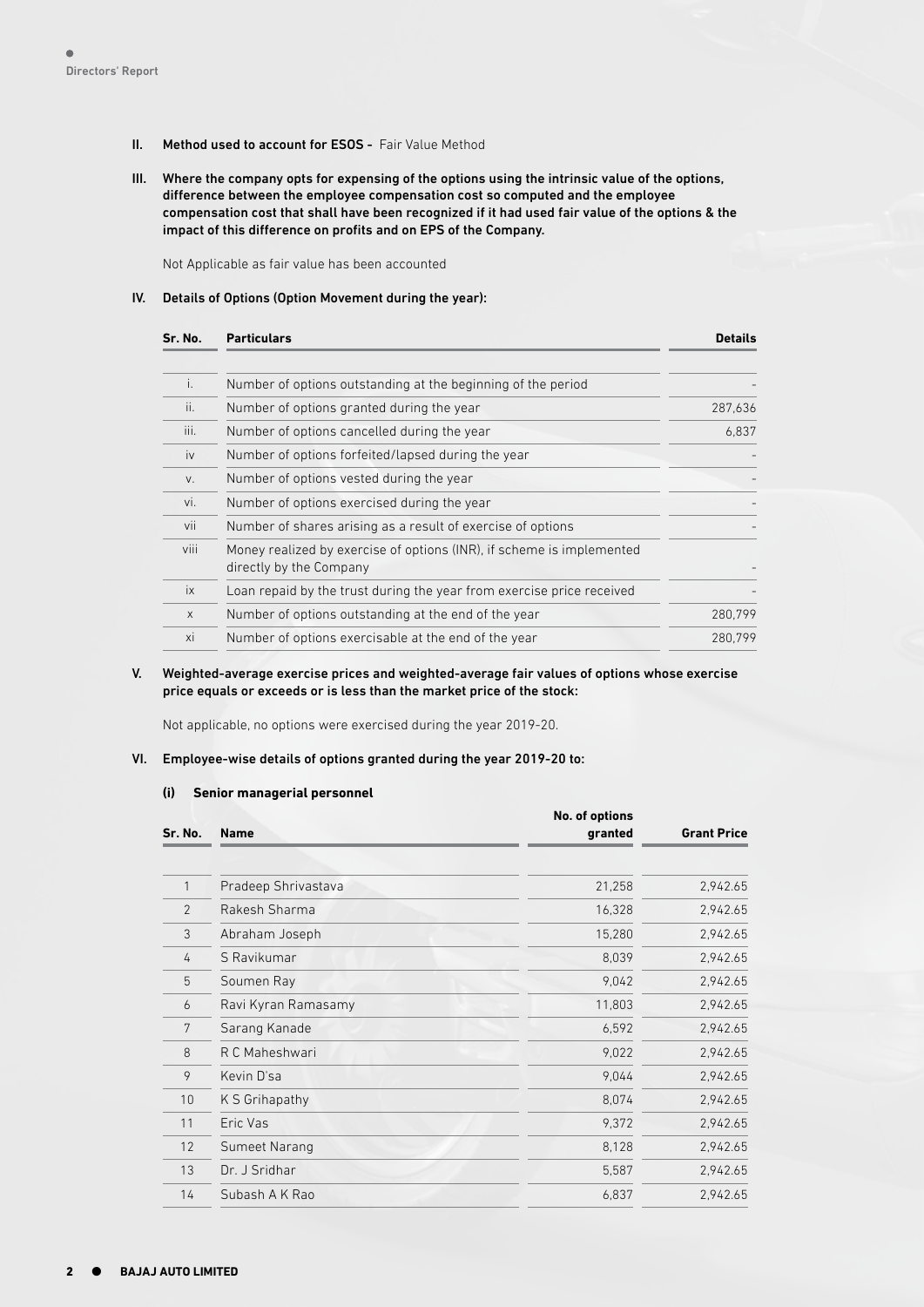| (ii)  | Employees who were granted, during the year,<br>options amounting to 5% or more of the options<br>granted during the year                                                                                       |                           |  |
|-------|-----------------------------------------------------------------------------------------------------------------------------------------------------------------------------------------------------------------|---------------------------|--|
|       | Name                                                                                                                                                                                                            | No. of options<br>granted |  |
|       | Nil                                                                                                                                                                                                             |                           |  |
| (iii) | Identified employees who were granted options,<br>during the year equal to or exceeding 1% of the<br>issued capital (excluding outstanding warrants<br>and conversions) of the Company at the time of<br>grant. |                           |  |
|       | Name                                                                                                                                                                                                            | No. of options<br>granted |  |
|       | Nil                                                                                                                                                                                                             |                           |  |
|       |                                                                                                                                                                                                                 |                           |  |

#### **VII. A description of the method and significant assumptions used during the year to estimate the fair value of options granted during the year 2019-20:**

The fair value at grant date is determined using the Black Scholes model which takes into account the stock price, exercise price, the term of the option, the share price at grant date and expected volatility of the underlying share, the expected dividend yield and the risk-free interest rate for the term of the option.

#### **Significant assumptions used to estimate the fair value of options:**

| <b>Grant date</b> | <b>Risk free</b><br>interest<br>rate | <b>Expected</b><br>life | <b>Expected</b><br>volatility | <b>Dividend</b><br>vield | Price of the underlying share<br>in market at the time of the<br>option grant $(\bar{z})$ |
|-------------------|--------------------------------------|-------------------------|-------------------------------|--------------------------|-------------------------------------------------------------------------------------------|
| 17-May-2019       | 6.88                                 | 3.51                    | 22.18                         | 2 04                     | 2.942.65                                                                                  |

### D. Details related to Trust

#### i. General information:

| Sr. No. | <b>Particulars</b>                                                                                                                               | <b>Details</b> |                              |
|---------|--------------------------------------------------------------------------------------------------------------------------------------------------|----------------|------------------------------|
|         |                                                                                                                                                  |                |                              |
|         | Name of the Trust                                                                                                                                |                | <b>Bajaj Auto ESOP Trust</b> |
|         |                                                                                                                                                  | $1_{\cdot}$    | Abraham Joseph               |
|         | Details of the Trustee(s)                                                                                                                        | 2.             | Ravi Kyran Ramasamy          |
|         |                                                                                                                                                  | 3              | Madhavadas Kini              |
|         | Amount of loan disbursed by Company/ any<br>company in the group, during the year.                                                               |                | ₹ 26.62 crore                |
|         | Amount of loan outstanding (Repayable to<br>Company/any company in the group) as at<br>the end of the year.                                      |                | ₹ 26.62 crore                |
|         | Amount of loan, if any, taken from any other<br>source for which company/ any company<br>in the group has provided any security or<br>Guarantee. |                | Nil                          |
|         | Any other contribution made to the<br>Trust during the year.                                                                                     |                | Nil                          |